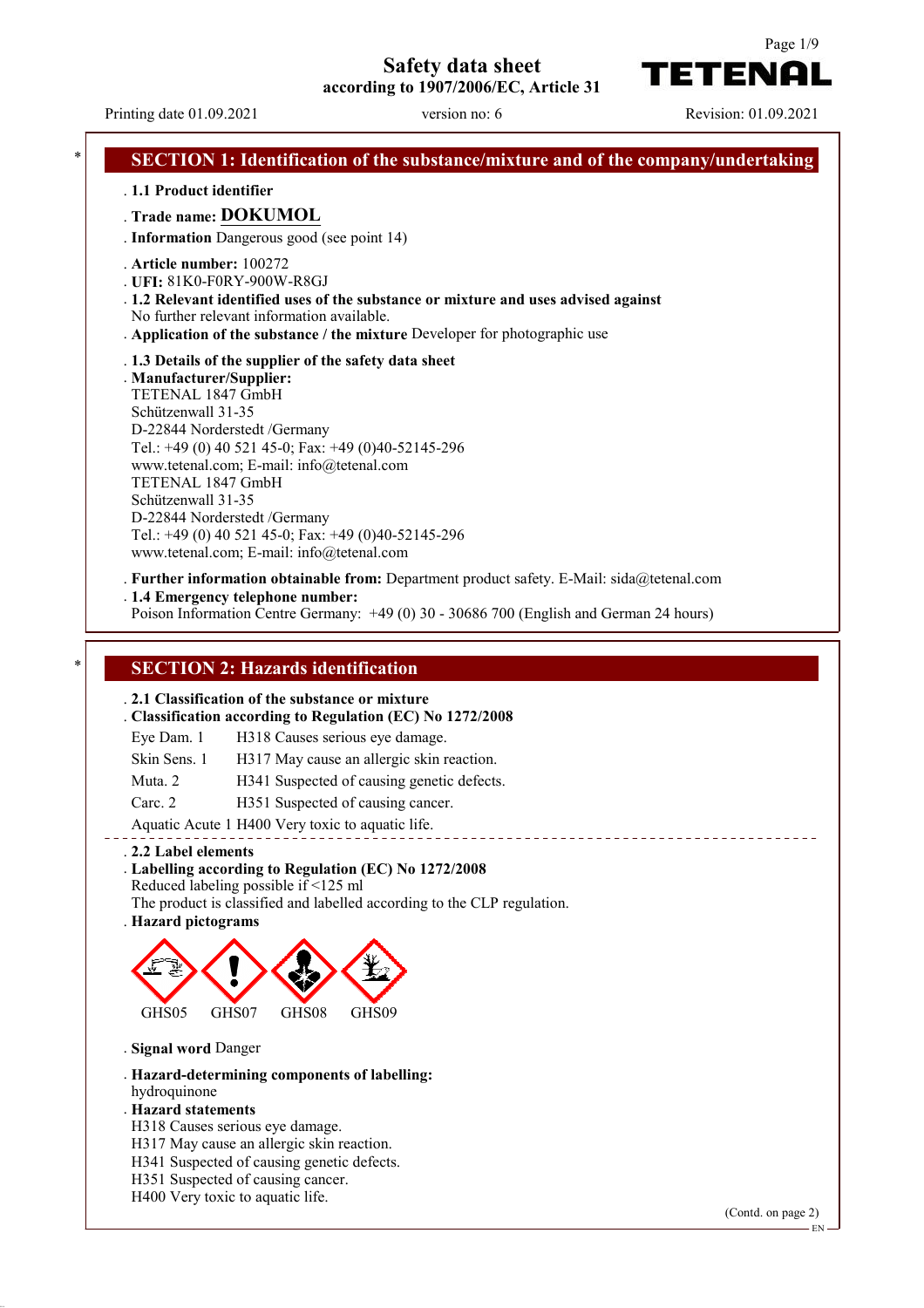# **Trade name: DOKUMOL**

|                                      | (Contd. of page 1)                                                                                    |  |  |  |  |
|--------------------------------------|-------------------------------------------------------------------------------------------------------|--|--|--|--|
|                                      | . Precautionary statements                                                                            |  |  |  |  |
| P <sub>10</sub> 1                    | If medical advice is needed, have product container or label at hand.                                 |  |  |  |  |
| P <sub>102</sub>                     | Keep out of reach of children.                                                                        |  |  |  |  |
| P <sub>103</sub>                     | Read carefully and follow all instructions.                                                           |  |  |  |  |
| P <sub>201</sub>                     | Obtain special instructions before use.                                                               |  |  |  |  |
| P <sub>202</sub>                     | Do not handle until all safety precautions have been read and understood.                             |  |  |  |  |
| P <sub>261</sub>                     | Avoid breathing dust/fume/gas/mist/vapours/spray.                                                     |  |  |  |  |
| P <sub>272</sub>                     | Contaminated work clothing should not be allowed out of the workplace.                                |  |  |  |  |
| P <sub>273</sub>                     | Avoid release to the environment.                                                                     |  |  |  |  |
| P <sub>280</sub>                     | Wear protective gloves / eye protection / face protection.                                            |  |  |  |  |
| $P301 + P310$                        | IF SWALLOWED: Immediately call a POISON CENTER/doctor.                                                |  |  |  |  |
| P302+P352                            | IF ON SKIN: Wash with plenty of water.                                                                |  |  |  |  |
|                                      | P305+P351+P338 IF IN EYES: Rinse cautiously with water for several minutes. Remove contact lenses, if |  |  |  |  |
|                                      | present and easy to do. Continue rinsing.                                                             |  |  |  |  |
| P308+P313                            | IF exposed or concerned: Get medical advice/attention.                                                |  |  |  |  |
| P333+P313                            | If skin irritation or rash occurs: Get medical advice/attention.                                      |  |  |  |  |
| $P362 + P364$                        | Take off contaminated clothing and wash it before reuse.                                              |  |  |  |  |
| P391                                 | Collect spillage.                                                                                     |  |  |  |  |
| P <sub>405</sub>                     | Store locked up.                                                                                      |  |  |  |  |
| <b>P501</b>                          | Dispose of contents/container in accordance with local regulations.                                   |  |  |  |  |
| . 2.3 Other hazards                  |                                                                                                       |  |  |  |  |
| . Results of PBT and vPvB assessment |                                                                                                       |  |  |  |  |
| . PBT: Not applicable.               |                                                                                                       |  |  |  |  |
| . vPvB: Not applicable.              |                                                                                                       |  |  |  |  |

## \* **SECTION 3: Composition/information on ingredients**

## . **3.2 Chemical characterisation: Mixtures**

. **Description:** Mixture of substances listed below and with nonhazardous additions.

|  | . Dangerous components: |
|--|-------------------------|
|  |                         |

| $CAS: 123-31-9$<br>EINECS: 204-617-8<br>Index number: 604-005-00-4<br>Reg.nr.: 01-2119524016-51                                                  | hydroquinone<br>Muta. 2, H341; Carc. 2, H351; $\otimes$ Eye Dam. 1, H318;<br>Aquatic Acute 1, H400 (M=10); $\langle \cdot \rangle$ Acute Tox. 4, H302;<br>Skin Sens. 1, H317 | $2.5 - 5\%$ |
|--------------------------------------------------------------------------------------------------------------------------------------------------|------------------------------------------------------------------------------------------------------------------------------------------------------------------------------|-------------|
| CAS: 584-08-7<br>EINECS: 209-529-3<br>Reg.nr.: 01-2119532646-36                                                                                  | potassium carbonate<br>$\diamond$ Skin Irrit. 2, H315; Eye Irrit. 2, H319; STOT SE 3, H335                                                                                   | $1 - 5\%$   |
| CAS: 1330-43-4<br>EINECS: 215-540-4<br>Index number: 005-011-00-4                                                                                | disodium tetraborate, anhydrous<br>$\diamond$ Repr. 1B, H360FD                                                                                                               | $1 - 3\%$   |
| $CAS: 67-43-6$<br>EINECS: 200-652-8<br>Index number: 607-735-00-1<br>Reg.nr.: 01-2119497281-34                                                   | Diethylenetriamine pentaacetic acid (DTPA)<br>$\circledast$ STOT RE 2, H373; $\circledast$ Acute Tox. 4, H332; Eye Irrit. 2,<br>H319                                         | $1 - 5\%$   |
| $CAS: 92-43-3$<br>EINECS: 202-155-1<br>Index number: $606-022-00-2$<br>Reg.nr.: 01-2120118765-53-XXXX<br><b>SVHC</b>                             | 1-Phenyl-3-pyrazolidone<br>Aquatic Chronic 2, H411; $\langle \rangle$ Acute Tox. 4, H302                                                                                     | $0.1 - 1\%$ |
| 1330-43-4 disodium tetraborate, anhydrous<br>Additional information: For the wording of the listed hazard phrases refer to section 16.<br>- FN · |                                                                                                                                                                              |             |

(Contd. on page 3)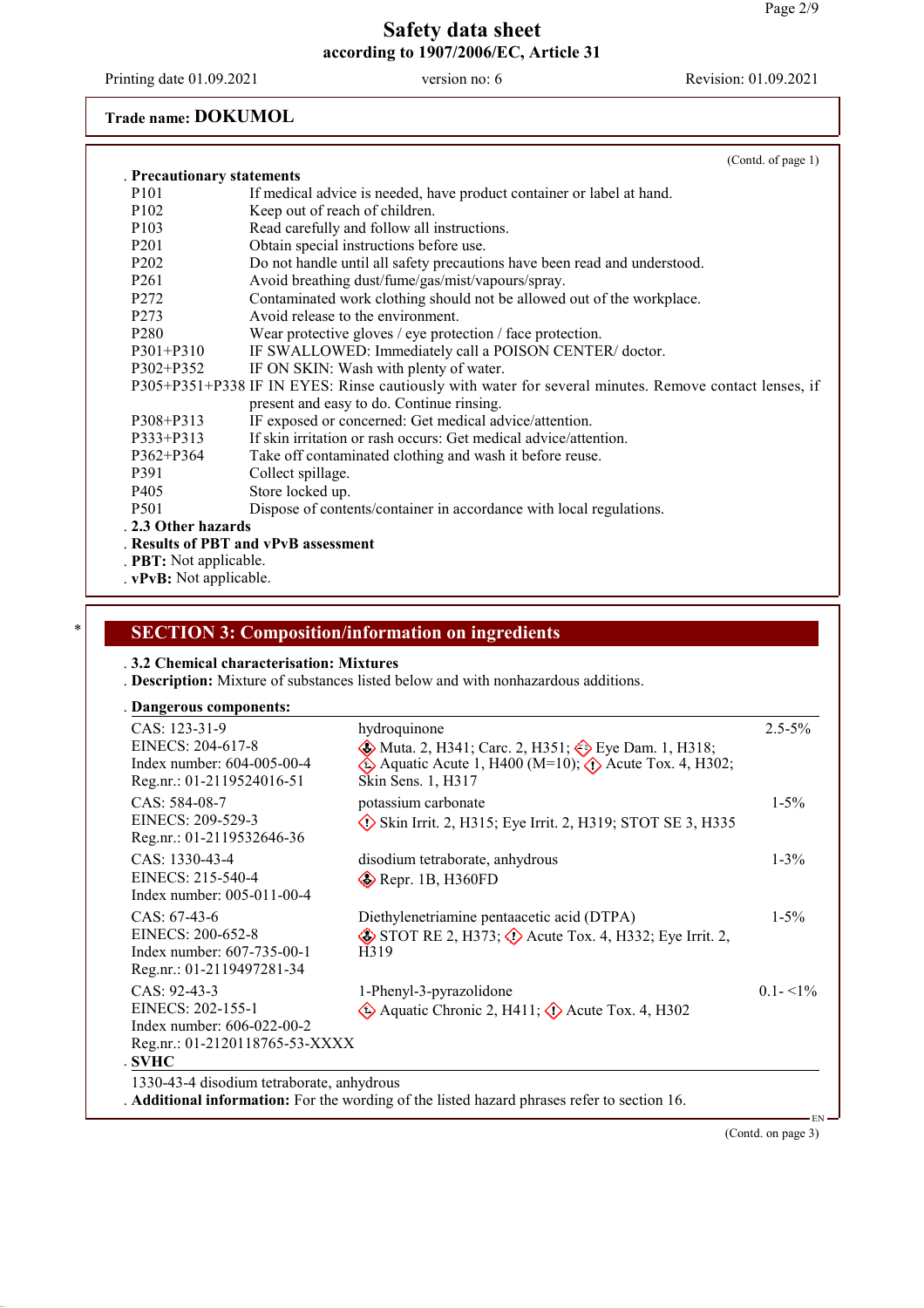Printing date 01.09.2021 version no: 6 Revision: 01.09.2021

#### **Trade name: DOKUMOL**

(Contd. of page 2)

#### **SECTION 4: First aid measures**

#### . **4.1 Description of first aid measures**

#### . **After inhalation:**

Supply fresh air and to be sure call for a doctor.

In case of unconsciousness place patient stably in side position for transportation.

- . **After skin contact:** Immediately wash with water and soap and rinse thoroughly.
- . **After eye contact:** Rinse opened eye for several minutes under running water. Then consult a doctor.
- . **After swallowing:** If symptoms persist consult doctor.
- . **4.2 Most important symptoms and effects, both acute and delayed**
- No further relevant information available.
- . **4.3 Indication of any immediate medical attention and special treatment needed**

No further relevant information available.

#### **SECTION 5: Firefighting measures**

. **5.1 Extinguishing media**

. **Suitable extinguishing agents:**

CO2, powder or water spray. Fight larger fires with water spray or alcohol resistant foam.

- . **5.2 Special hazards arising from the substance or mixture** No further relevant information available.
- . **5.3 Advice for firefighters**
- . **Protective equipment:** No special measures required.

## **SECTION 6: Accidental release measures**

. **6.1 Personal precautions, protective equipment and emergency procedures** Ensure adequate ventilation

. **6.2 Environmental precautions:**

Dilute with plenty of water.

Do not allow to enter sewers/ surface or ground water.

- . **6.3 Methods and material for containment and cleaning up:**
- Absorb with liquid-binding material (sand, diatomite, acid binders, universal binders, sawdust). Dispose contaminated material as waste according to item 13.
- . **6.4 Reference to other sections**
- See Section 7 for information on safe handling.
- See Section 8 for information on personal protection equipment.
- See Section 13 for disposal information.

## **SECTION 7: Handling and storage**

. **7.1 Precautions for safe handling** When diluting always pour product into water and not vice versa.

- . **Information about fire and explosion protection:** No special measures required.
- . **7.2 Conditions for safe storage, including any incompatibilities**
- . **Storage:**
- . **Requirements to be met by storerooms and receptacles:** No special requirements.
- . **Information about storage in one common storage facility:**
- Store away from foodstuffs.

Do not store together with oxidising and acidic materials.

- . **Further information about storage conditions:**
- Store in cool, dry conditions in well sealed receptacles.
- Store under lock and key and out of the reach of children.
- Recommended storage temperature: 5-30°C
- Protect from exposure to the light.
- . **7.3 Specific end use(s)** No further relevant information available.

(Contd. on page 4)

EN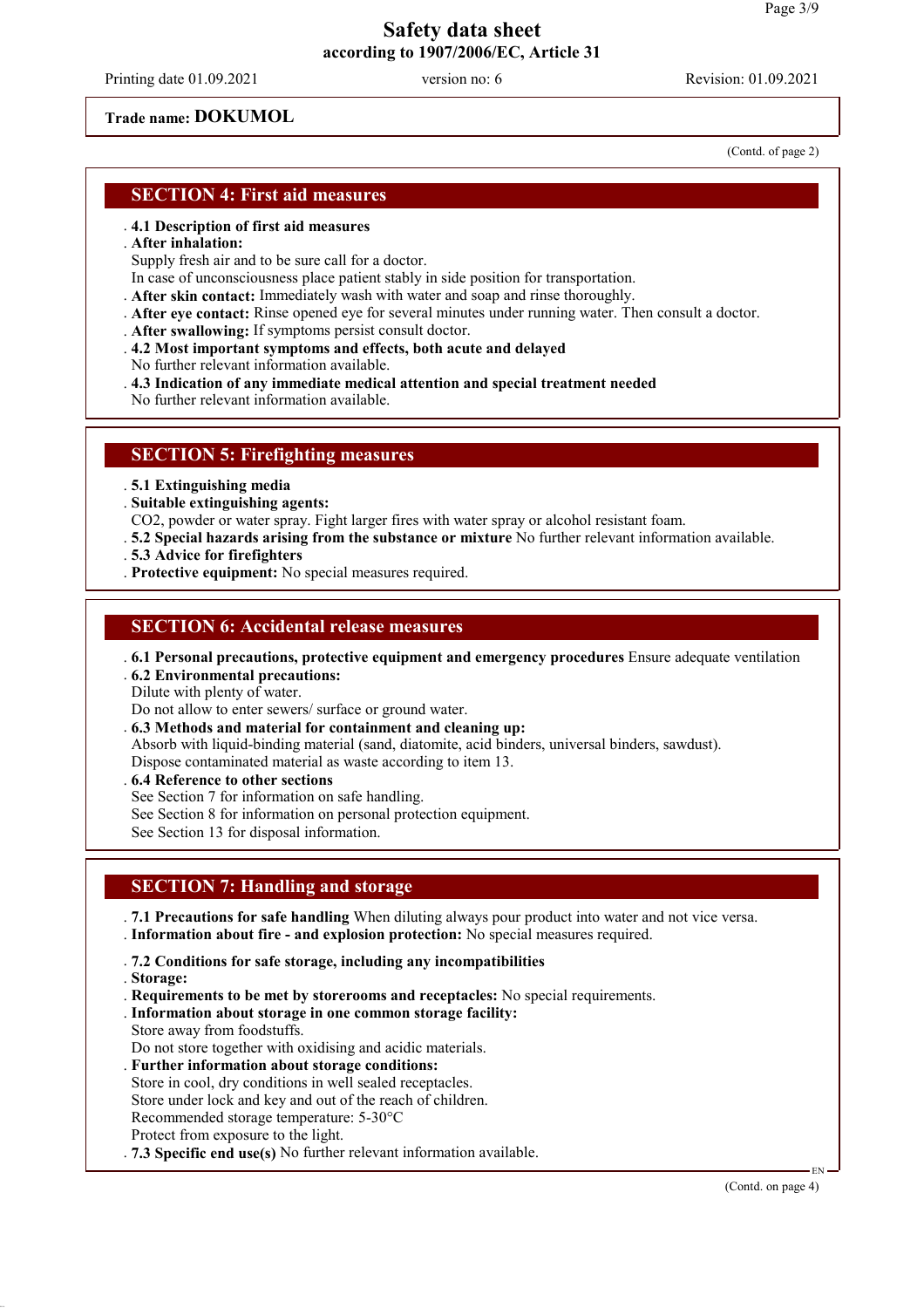# **Trade name: DOKUMOL**

(Contd. of page 3)

|                                                                                      | . Ingredients with limit values that require monitoring at the workplace:                                                                                                                                                                                                                        | . Additional information about design of technical facilities: No further data; see item $7$ . |  |
|--------------------------------------------------------------------------------------|--------------------------------------------------------------------------------------------------------------------------------------------------------------------------------------------------------------------------------------------------------------------------------------------------|------------------------------------------------------------------------------------------------|--|
| 123-31-9 hydroquinone (1-5%)                                                         |                                                                                                                                                                                                                                                                                                  |                                                                                                |  |
|                                                                                      | WEL (Great Britain) Long-term value: 0.5 mg/m <sup>3</sup>                                                                                                                                                                                                                                       |                                                                                                |  |
| PEL (USA)                                                                            | Long-term value: $2 \text{ mg/m}^3$                                                                                                                                                                                                                                                              |                                                                                                |  |
| REL (USA)                                                                            | $*15$ -min                                                                                                                                                                                                                                                                                       | Ceiling limit: $2*$ mg/m <sup>3</sup>                                                          |  |
| TLV (USA)                                                                            | Long-term value: $1 \text{ mg/m}^3$<br>DSEN, A3                                                                                                                                                                                                                                                  |                                                                                                |  |
|                                                                                      | 1330-43-4 disodium tetraborate, anhydrous (1-5%)                                                                                                                                                                                                                                                 |                                                                                                |  |
|                                                                                      | WEL (Great Britain) Long-term value: 1 mg/m <sup>3</sup>                                                                                                                                                                                                                                         |                                                                                                |  |
| REL (USA)                                                                            | Long-term value: $1 \text{ mg/m}^3$<br>anhydrous                                                                                                                                                                                                                                                 |                                                                                                |  |
| TLV (USA)                                                                            | Short-term value: $6*$ mg/m <sup>3</sup><br>Long-term value: $2*$ mg/m <sup>3</sup>                                                                                                                                                                                                              |                                                                                                |  |
| <b>DNELs</b>                                                                         | *as inhalable fraction, A4                                                                                                                                                                                                                                                                       |                                                                                                |  |
| 123-31-9 hydroquinone                                                                |                                                                                                                                                                                                                                                                                                  |                                                                                                |  |
| Dermal                                                                               | Long-term - systemic - effects                                                                                                                                                                                                                                                                   | 128 mg/kg bw/day (wkd)                                                                         |  |
|                                                                                      | Long-term - systemic effects                                                                                                                                                                                                                                                                     | 64 mg/kg bw/day (wkd)                                                                          |  |
|                                                                                      | Inhalative Long-term exposure-local effects 7 mg/m <sup>3</sup> (wkd)                                                                                                                                                                                                                            |                                                                                                |  |
|                                                                                      | Long-term - local - effects                                                                                                                                                                                                                                                                      | $1$ mg/m <sup>3</sup> (wkd)                                                                    |  |
|                                                                                      | Long-term - systemic effects                                                                                                                                                                                                                                                                     | $1.74$ mg/m <sup>3</sup> (wkd)                                                                 |  |
|                                                                                      | Long-term - local effects                                                                                                                                                                                                                                                                        | $0.5$ mg/m <sup>3</sup> (wkd)                                                                  |  |
| PNECs                                                                                |                                                                                                                                                                                                                                                                                                  |                                                                                                |  |
| 123-31-9 hydroquinone                                                                |                                                                                                                                                                                                                                                                                                  |                                                                                                |  |
| Aquatic compartment - freshwater                                                     |                                                                                                                                                                                                                                                                                                  | $0.000114$ mg/l (Water)                                                                        |  |
|                                                                                      | Aquatic compartment - marine water                                                                                                                                                                                                                                                               | $0.000114$ mg/l (Water)                                                                        |  |
|                                                                                      | Aquatic compartment -water, intermittent releases                                                                                                                                                                                                                                                | $0.00134$ mg/l (Water)                                                                         |  |
|                                                                                      | Aquatic compartment -sediment in freshwater                                                                                                                                                                                                                                                      | 0.00098 mg/kg sed dw (Water)                                                                   |  |
|                                                                                      | Aquatic compartment -sediment in marine water                                                                                                                                                                                                                                                    | $0.000097$ mg/kg sed dw (Water)                                                                |  |
| Terrestrial compartment -soil                                                        |                                                                                                                                                                                                                                                                                                  | $0.000129$ mg/kg dw (Soil)                                                                     |  |
|                                                                                      | . Additional information: The lists valid during the making were used as basis.                                                                                                                                                                                                                  | Sewage treatment plant (Abwasserreinigungsanlagen) 0.71 mg/l (Sewage Treatment Plant)          |  |
| .8.2 Exposure controls<br>. Personal protective equipment:<br>. Protection of hands: | . General protective and hygienic measures:<br>Keep away from foodstuffs, beverages and feed.<br>Immediately remove all soiled and contaminated clothing<br>Wash hands before breaks and at the end of work.<br>Avoid contact with the eyes and skin.<br>. Respiratory protection: Not required. |                                                                                                |  |
|                                                                                      | Protective gloves                                                                                                                                                                                                                                                                                |                                                                                                |  |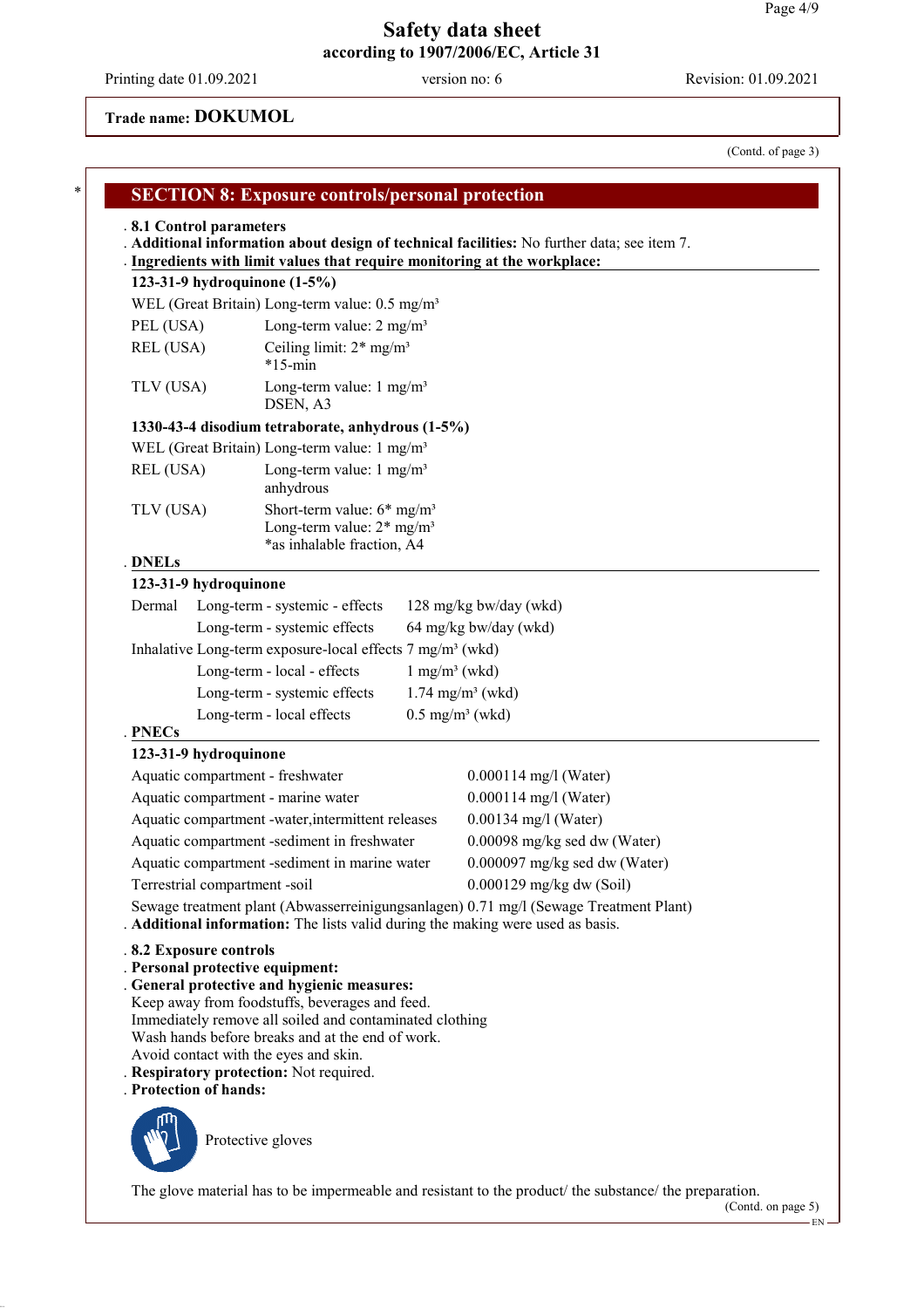Printing date 01.09.2021 version no: 6 Revision: 01.09.2021

# **Trade name: DOKUMOL**

|                                                                                                                   |                                                                                                            | (Contd. of page 4)                                                                                              |  |  |
|-------------------------------------------------------------------------------------------------------------------|------------------------------------------------------------------------------------------------------------|-----------------------------------------------------------------------------------------------------------------|--|--|
| Selection of the glove material on consideration of the penetration times, rates of diffusion and the degradation |                                                                                                            |                                                                                                                 |  |  |
| . Material of gloves                                                                                              |                                                                                                            |                                                                                                                 |  |  |
|                                                                                                                   |                                                                                                            | The selection of the suitable gloves does not only depend on the material, but also on further marks of quality |  |  |
|                                                                                                                   |                                                                                                            | and varies from manufacturer to manufacturer. As the product is a preparation of several substances, the        |  |  |
|                                                                                                                   |                                                                                                            | resistance of the glove material can not be calculated in advance and has therefore to be checked prior to the  |  |  |
| application.                                                                                                      |                                                                                                            |                                                                                                                 |  |  |
| Butyl rubber, BR                                                                                                  |                                                                                                            |                                                                                                                 |  |  |
| Nitrile rubber, NBR                                                                                               |                                                                                                            |                                                                                                                 |  |  |
| Neoprene gloves                                                                                                   |                                                                                                            |                                                                                                                 |  |  |
| . Penetration time of glove material                                                                              |                                                                                                            |                                                                                                                 |  |  |
| Gove material                                                                                                     | breakthroug-time                                                                                           | layer thickness                                                                                                 |  |  |
| Butyl rubber:                                                                                                     | $\geq$ 480 min                                                                                             | $\geq 0.4$ mm                                                                                                   |  |  |
| Nitrile rubber:                                                                                                   | $\geq$ 480 min                                                                                             | $≥0,38$ mm                                                                                                      |  |  |
| Neoprene:                                                                                                         | $\geq$ 240 min                                                                                             | $≥0,65$ mm                                                                                                      |  |  |
|                                                                                                                   | The exact break trough time has to be found out by the manufacturer of the protective gloves and has to be |                                                                                                                 |  |  |
| observed.                                                                                                         |                                                                                                            |                                                                                                                 |  |  |
| . Eye protection:                                                                                                 |                                                                                                            |                                                                                                                 |  |  |
|                                                                                                                   | Tightly sealed goggles                                                                                     |                                                                                                                 |  |  |

. **Body protection:** Protective work clothing

| .9.1 Information on basic physical and chemical properties<br>General Information<br>. Appearance: |                                               |  |
|----------------------------------------------------------------------------------------------------|-----------------------------------------------|--|
|                                                                                                    |                                               |  |
| Colour:                                                                                            | Colourless                                    |  |
| . Odour:                                                                                           | <b>Odourless</b>                              |  |
| . pH-value at $20 °C$ :                                                                            | >11                                           |  |
| . Change in condition                                                                              |                                               |  |
| Melting point/freezing point:                                                                      | Undetermined.                                 |  |
| Initial boiling point and boiling range: Undetermined.                                             |                                               |  |
| . Flash point:                                                                                     | Not applicable.                               |  |
| . Auto-ignition temperature:                                                                       | Product is not selfigniting.                  |  |
| . Explosive properties:                                                                            | Product does not present an explosion hazard. |  |
| . Vapour pressure:                                                                                 | Not determined.                               |  |
| . Density at $20^{\circ}$ C:                                                                       | $1.29$ g/cm <sup>3</sup>                      |  |
| . Solubility in / Miscibility with                                                                 |                                               |  |
| water:                                                                                             | Fully miscible.                               |  |
| . Solvent content:                                                                                 |                                               |  |
| Water:                                                                                             | 50-90 $%$                                     |  |

# **SECTION 10: Stability and reactivity**

. **10.1 Reactivity** No further relevant information available.

(Contd. on page 6) EN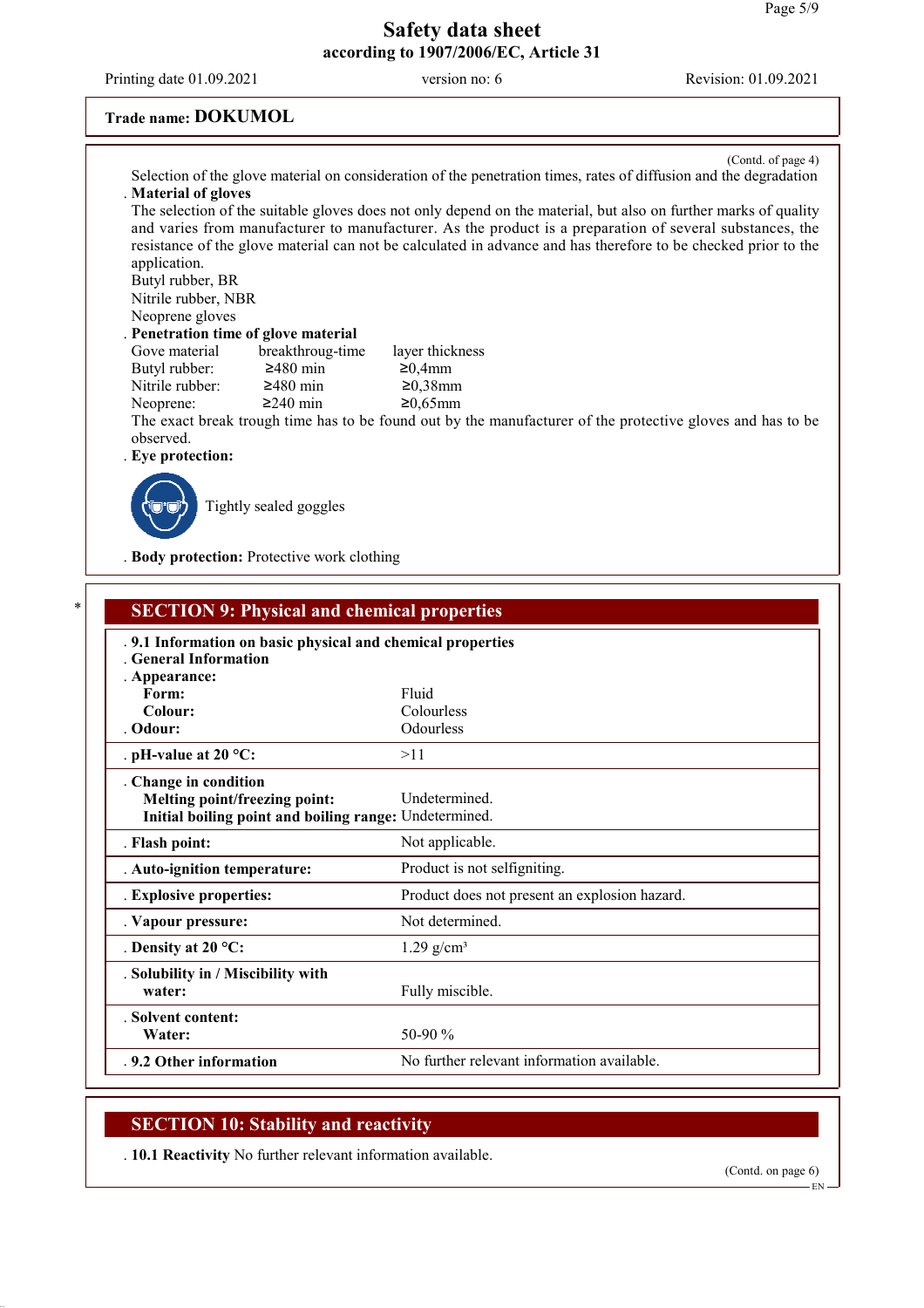Printing date 01.09.2021 version no: 6 Revision: 01.09.2021

**Trade name: DOKUMOL**

. **10.2 Chemical stability**

- . **Thermal decomposition / conditions to be avoided:** No decomposition if used according to specifications.
- . **10.3 Possibility of hazardous reactions** No dangerous reactions known.
- . **10.4 Conditions to avoid** No further relevant information available.
- . **10.5 Incompatible materials:** No further relevant information available.
- . **10.6 Hazardous decomposition products:** No dangerous decomposition products known.

## **SECTION 11: Toxicological information**

- . **11.1 Information on toxicological effects**
- . **Acute toxicity** Based on available data, the classification criteria are not met.

#### **LD/LC50 values relevant for classification:** .

#### **123-31-9 hydroquinone**

Oral LD50 302 mg/kg (rat)

Dermal LD50 >2,000 mg/kg (rabbit)

- . **Primary irritant effect:**
- . **Skin corrosion/irritation** Based on available data, the classification criteria are not met.
- . **Serious eye damage/irritation**
- Causes serious eye damage.
- . **Respiratory or skin sensitisation**
- May cause an allergic skin reaction.
- . **Additional toxicological information:**
- . **CMR effects (carcinogenity, mutagenicity and toxicity for reproduction)**
- . **Germ cell mutagenicity**
- Suspected of causing genetic defects.
- . **Carcinogenicity**
- Suspected of causing cancer.
- . **Reproductive toxicity** Based on available data, the classification criteria are not met.
- . **STOT-single exposure** Based on available data, the classification criteria are not met.
- . **STOT-repeated exposure** Based on available data, the classification criteria are not met.
- . **Aspiration hazard** Based on available data, the classification criteria are not met.

## **SECTION 12: Ecological information**

- . **12.1 Toxicity**
- **Aquatic toxicity:** .

#### **123-31-9 hydroquinone**

EC50 48 mg/l (daphnia magna (Water flea))

LC50 96 mg/l (fish: Pimephales promelas)

- . **12.2 Persistence and degradability** No further relevant information available.
- . **12.3 Bioaccumulative potential** No further relevant information available.
- . **12.4 Mobility in soil** No further relevant information available.
- . **Additional ecological information:**
- . **General notes:**

Do not allow product to reach ground water, water course or sewage system, even in small quantities. Water hazard class 3 (German Regulation) (Self-assessment): extremely hazardous for water

- Danger to drinking water if even extremely small quantities leak into the ground.
- . **12.5 Results of PBT and vPvB assessment**
- . **PBT:** Not applicable.
- . **vPvB:** Not applicable.
- . **12.6 Other adverse effects** No further relevant information available.

(Contd. on page 7)

EN

(Contd. of page 5)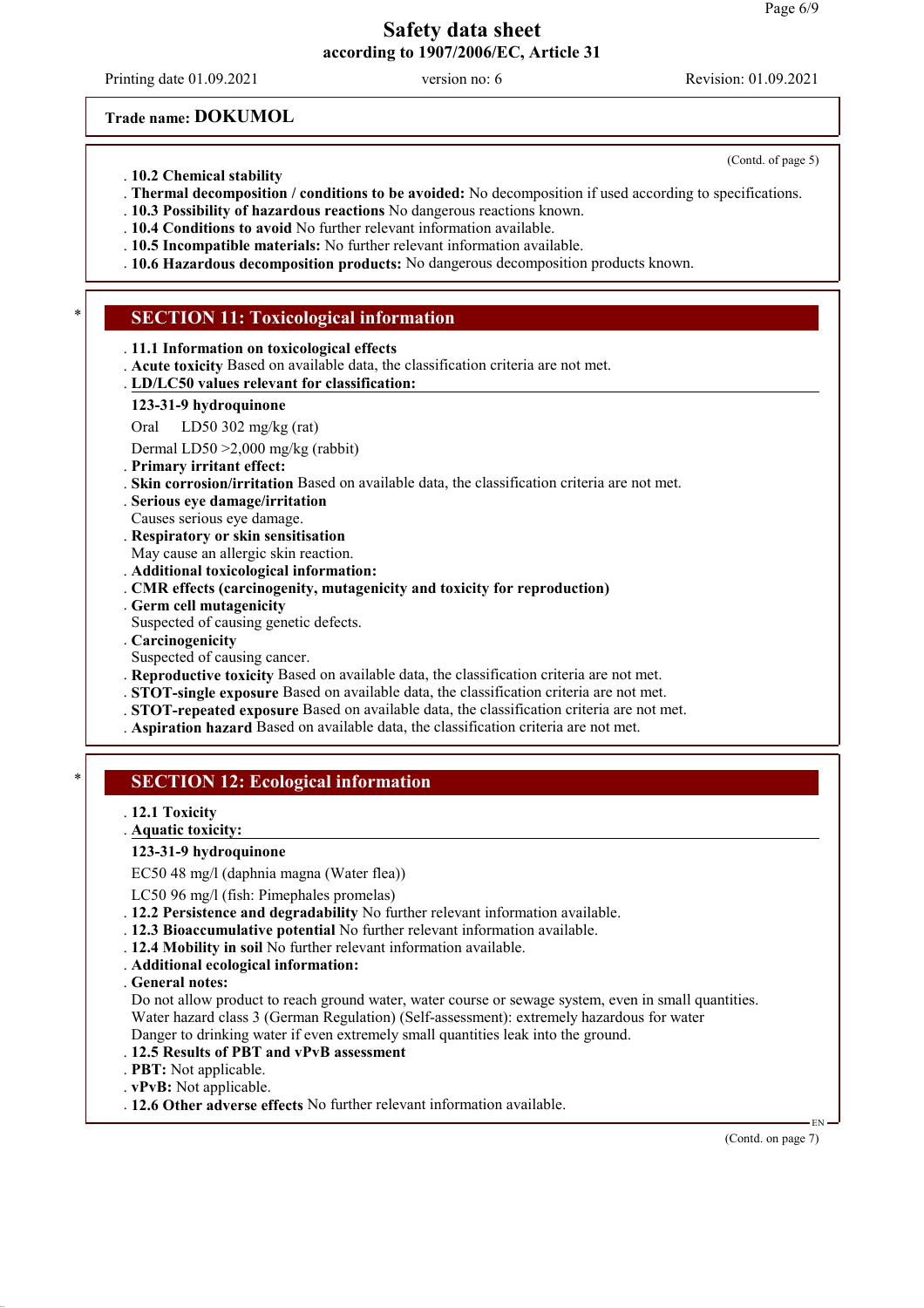Printing date 01.09.2021 version no: 6 Revision: 01.09.2021

## **Trade name: DOKUMOL**

(Contd. of page 6)

## **SECTION 13: Disposal considerations**

#### . **13.1 Waste treatment methods**

#### . **Recommendation**

Must not be disposed together with household garbage. Do not allow product to reach sewage system.

- **European waste catalogue** .
- 09 00 00 WASTES FROM THE PHOTOGRAPHIC INDUSTRY

09 01 00 wastes from the photographic industry

09 01 01\* water-based developer and activator solutions

#### . **Uncleaned packaging:**

- . **Recommendation:** Disposal must be made according to official regulations.
- . **Recommended cleansing agents:** Water, if necessary together with cleansing agents.

| . 14.1 UN-Number<br>. ADR, IMDG, IATA                                               | <b>UN3082</b>                                                                                                             |
|-------------------------------------------------------------------------------------|---------------------------------------------------------------------------------------------------------------------------|
| . 14.2 UN proper shipping name<br>$.$ ADR                                           | 3082 ENVIRONMENTALLY HAZARDOUS<br>SUBSTANCE, LIQUID, N.O.S. (hydroquinone)                                                |
| . IMDG                                                                              | ENVIRONMENTALLY HAZARDOUS SUBSTANCE,<br>LIQUID, N.O.S. (hydroquinone), MARINE<br><b>POLLUTANT</b>                         |
| . IATA                                                                              | ENVIRONMENTALLY HAZARDOUS SUBSTANCE,<br>LIQUID, N.O.S. (hydroquinone)                                                     |
| . 14.3 Transport hazard class(es)                                                   |                                                                                                                           |
| $.$ ADR                                                                             |                                                                                                                           |
| . Class                                                                             | 9 (M6) Miscellaneous dangerous substances and articles.<br>$\mathbf Q$                                                    |
| . Label<br>_________________________                                                | _________________________________                                                                                         |
| . IMDG, IATA<br>. Class                                                             | 9 Miscellaneous dangerous substances and articles.                                                                        |
| . Label                                                                             | 9                                                                                                                         |
| . 14.4 Packing group                                                                |                                                                                                                           |
| . ADR, IMDG, IATA                                                                   | Ш                                                                                                                         |
| . 14.5 Environmental hazards:                                                       | Product contains environmentally hazardous substances:<br>hydroquinone                                                    |
| . Marine pollutant:                                                                 | Yes                                                                                                                       |
|                                                                                     | Symbol (fish and tree)                                                                                                    |
| . Special marking (ADR):                                                            | Symbol (fish and tree)                                                                                                    |
| . Special marking (IATA):                                                           | Symbol (fish and tree)                                                                                                    |
| . 14.6 Special precautions for user                                                 | Warning: Miscellaneous dangerous substances and<br>articles.                                                              |
| . Hazard identification number (Kemler code):                                       | 90                                                                                                                        |
| . EMS Number:                                                                       | $F-A, S-F$                                                                                                                |
| . Stowage Category                                                                  | A                                                                                                                         |
| . 14.7 Transport in bulk according to Annex II of<br><b>Marpol and the IBC Code</b> | Not applicable.                                                                                                           |
| . Transport/Additional information:                                                 | Due to special provision 375 ADR and chapter 2.10.2.<br>IMDG this item does not need to be labeled as dangerous<br>goods. |
|                                                                                     | (Contd. on page 8)                                                                                                        |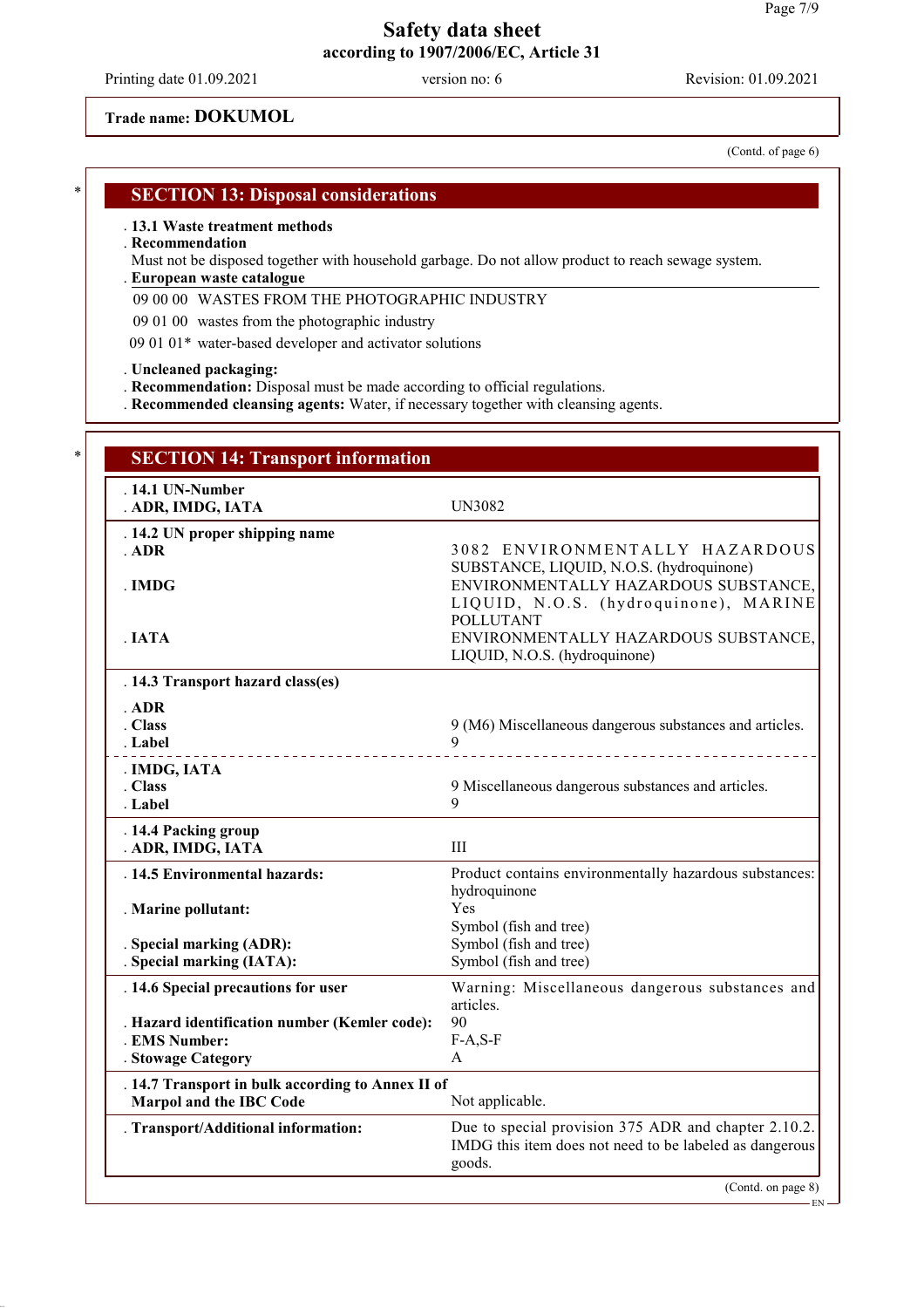Printing date 01.09.2021 version no: 6 Revision: 01.09.2021

**Trade name: DOKUMOL**

|                              | (Contd. of page 7)                                |
|------------------------------|---------------------------------------------------|
| ADR                          |                                                   |
| . Excepted quantities (EQ)   | Code E1                                           |
|                              | Maximum net quantity per inner packaging: 30 ml   |
|                              | Maximum net quantity per outer packaging: 1000 ml |
| . Transport category         | 3                                                 |
| . Tunnel restriction code    | Е                                                 |
| . IMDG                       |                                                   |
| . Excepted quantities $(EQ)$ | Code E1                                           |
|                              | Maximum net quantity per inner packaging: 30 ml   |
|                              | Maximum net quantity per outer packaging: 1000 ml |
| . UN "Model Regulation":     | UN 3082 ENVIRONMENTALLY HAZARDOUS                 |
|                              | SUBSTANCE, LIQUID, N.O.S. (HYDROQUINONE), 9,      |
|                              | Ш                                                 |

. **15.1 Safety, health and environmental regulations/legislation specific for the substance or mixture** No further relevant information available.

. **Directive 2012/18/EU**

. **REGULATION (EC) No 1907/2006 ANNEX XVII** Conditions of restriction: 3

. **National regulations:**

. **Other regulations, limitations and prohibitive regulations**

. Substances of very high concern (SVHC) according to REACH, Article 57

1330-43-4 disodium tetraborate, anhydrous

. **15.2 Chemical safety assessment:** A Chemical Safety Assessment has not been carried out.

#### **SECTION 16: Other information**

This information is based on our present knowledge. However, this shall not constitute a guarantee for any specific product features and shall not establish a legally valid contractual relationship.

# . **Relevant phrases**

H302 Harmful if swallowed.<br>H315 Causes skin irritation.

- H315 Causes skin irritation.<br>H317 May cause an allergic
- H317 May cause an allergic skin reaction.<br>H318 Causes serious eve damage.
- H318 Causes serious eye damage.<br>H319 Causes serious eye irritation
- H319 Causes serious eye irritation.<br>H332 Harmful if inhaled.
- H332 Harmful if inhaled.<br>H335 May cause respirate
- H335 May cause respiratory irritation.<br>H341 Suspected of causing genetic def
- H341 Suspected of causing genetic defects.<br>H351 Suspected of causing cancer.
- Suspected of causing cancer.

H360FD May damage fertility. May damage the unborn child.<br>H373 May cause damage to organs through prolonged or re

H373 May cause damage to organs through prolonged or repeated exposure.<br>H400 Very toxic to aquatic life

- Very toxic to aquatic life.
- H411 Toxic to aquatic life with long lasting effects.

. **Contact:** E: sida@tetenal.com

. **Abbreviations and acronyms:**

RID: Règlement international concernant le transport des marchandises dangereuses par chemin de fer (Regulations Concerning the International Transport of Dangerous Goods by Rail)

ICAO: International Civil Aviation Organisation

ADR: Accord relatif au transport international des marchandises dangereuses par route (European Agreement Concerning the International Carriage of Dangerous Goods by Road)

IMDG: International Maritime Code for Dangerous Goods

IATA: International Air Transport Association

GHS: Globally Harmonised System of Classification and Labelling of Chemicals EINECS: European Inventory of Existing Commercial Chemical Substances

ELINCS: European List of Notified Chemical Substances

CAS: Chemical Abstracts Service (division of the American Chemical Society)

DNEL: Derived No-Effect Level (REACH)

PNEC: Predicted No-Effect Concentration (REACH)

(Contd. on page 9)

EN